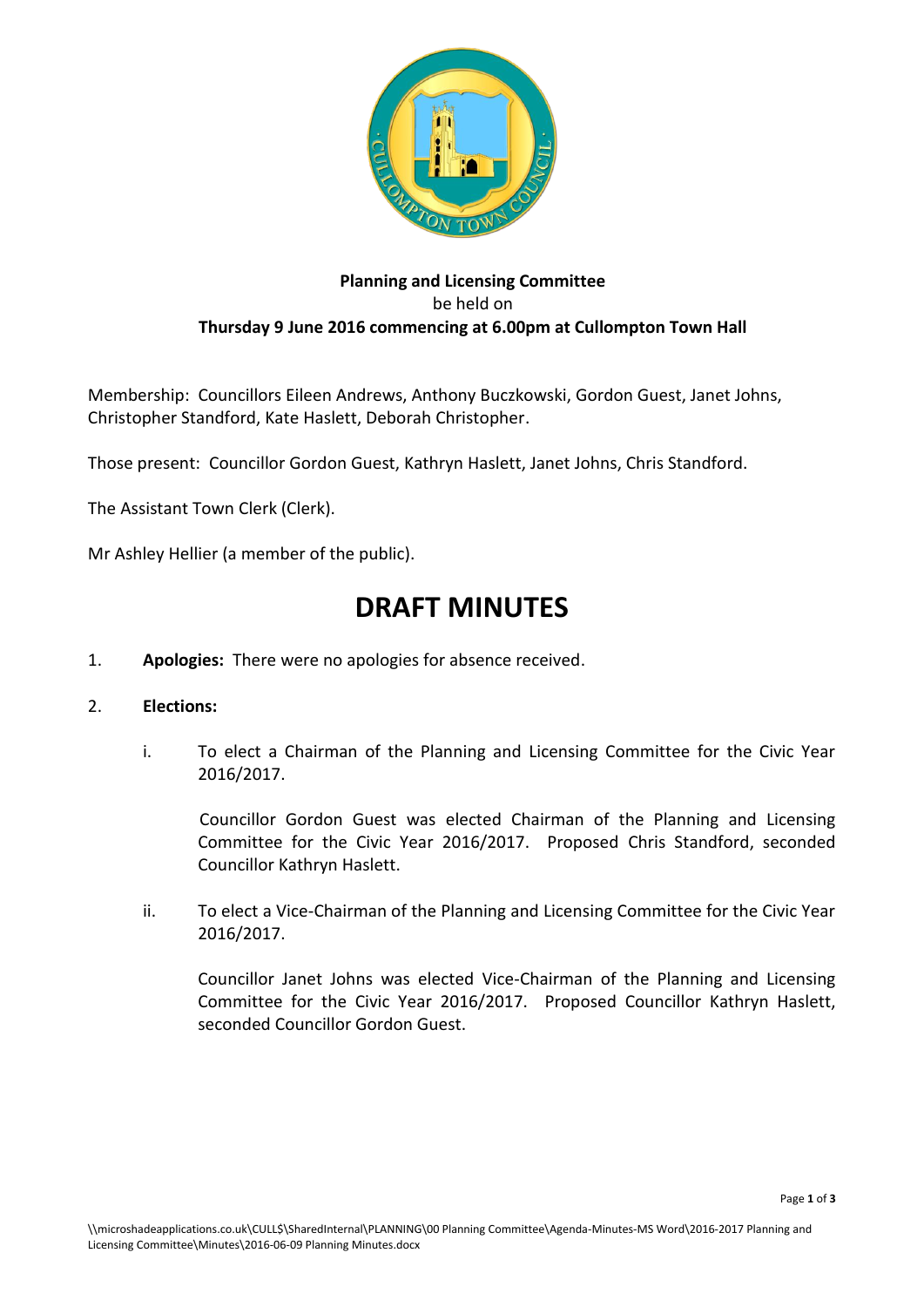3. **Terms of Reference:** To review the Terms of Reference of the Planning and Licensing Committee (Appendix A).

**RECOMMENDED**: That the Terms of Reference for the Planning remain as detailed in the Scheme of Delegation and read as follows:

- i. The Committee shall meet twice a month with the Chairman having discretion to call extraordinary meetings as required.
- ii. To respond to all planning and licensing applications where the Council is consulted having due regard for:
	- The National Planning Policy Framework.
	- The Planning Authority's Local Plan.
	- The Conservation Area Management Plan.
	- The view of parishioners as appropriate.
	- All other information and advice that may be available.
- iii. To represent the council at meetings of Mid Devon District Council's Planning & Licencing Committees and to make written or verbal representation on behalf of the council in the event of a planning or licencing application being appealed.
- iv. The Chairman shall refer any major or contentious planning application to the council for consideration.
- v. To advise the Council as required on all matters associated with the Local Development Plan and any other planning consultation documents.
- vi. To oversee the production and implementation of a Neighbourhood Plan.

Proposed Councillor Gordon Guest, seconded Councillor Kathryn Haslett.

- 4. **Declarations of Interests:** There were no declarations of disclosable pecuniary interests and personal interests made.
- 5. **Minutes:** The Minutes of the Planning and Licensing Committee meeting held on 26 May 2016 were adopted as a true and correct record of the meeting and signed as such. Proposed Councillor Janet Johns, seconded Councillor Kathryn Haslett.
- 6. **Public question time:** The member of the public present had no questions so this section of the meeting did not take place.

## 7. **Planning and Licensing matters:**

- a. To consider and make comment on planning applications received for Cullompton 21 and available to view at the [Planning Portal.](http://planning.middevon.gov.uk/online-applications/refineSearch.do?action=refine) There were no planning applications to consider.
- b. To receive planning determinations and consider any other planning matters brought forward at the discretion of the Chair. None.
- c. To consider applications for neighbouring parishes. None.
- 8. **Neighbourhood Plan Update:** To receive an update on the Neighbourhood Plan. A written report was circulated by Councillor Gordon Guest.

Councillor Janet Johns raised the issue of a lack of local shopping facilities in the larger new developments for the convenience of residents. Councillor Gordon Guest suggested that